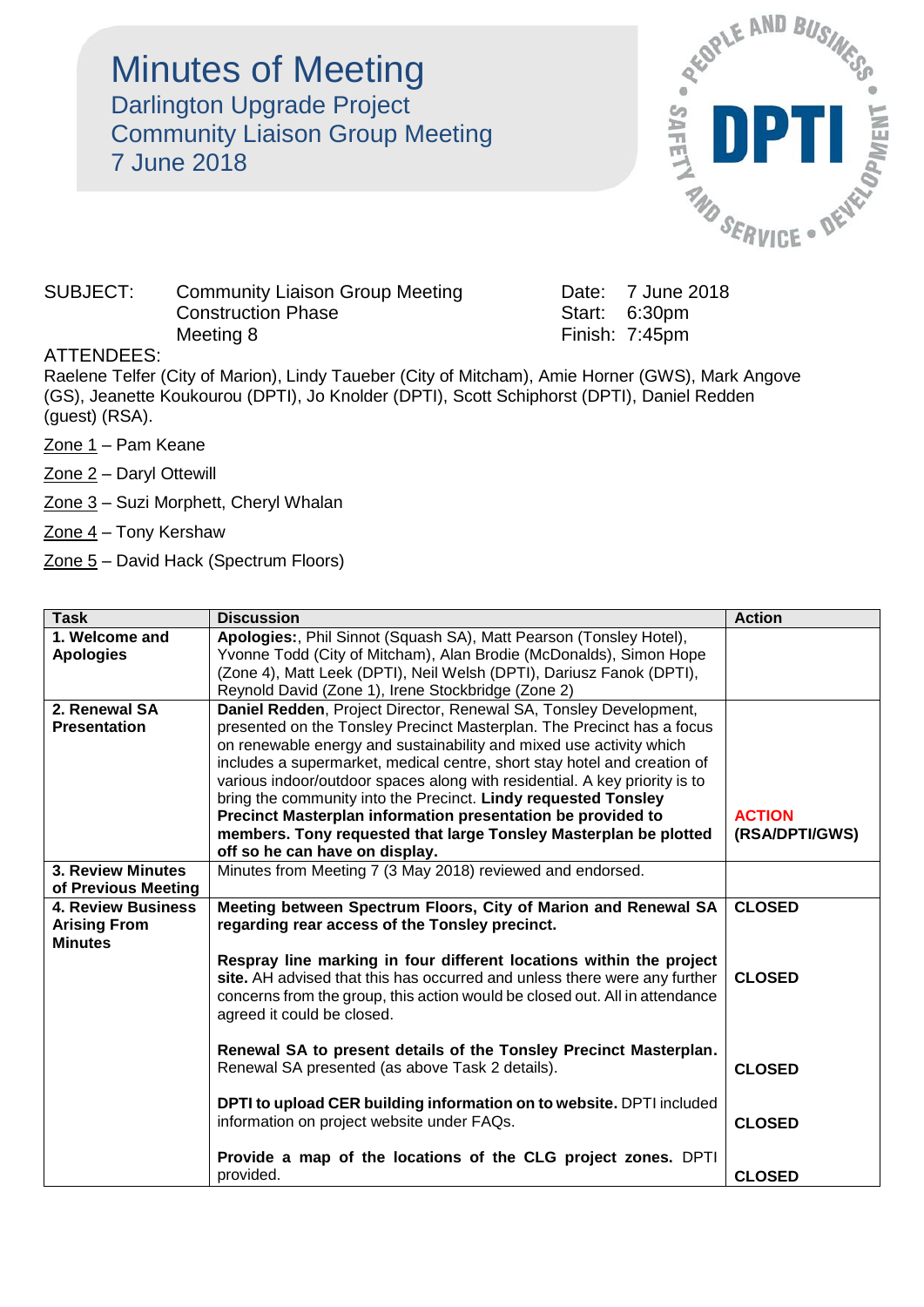|                   | GS to investigate sightlines from Riverside Drive when exiting onto<br>Main South Road. AH advised that this been investigated and meets all<br>required standards.                                                                                                                                                                                                                                                                                                                                                                                                                                                                                       | <b>CLOSED</b> |
|-------------------|-----------------------------------------------------------------------------------------------------------------------------------------------------------------------------------------------------------------------------------------------------------------------------------------------------------------------------------------------------------------------------------------------------------------------------------------------------------------------------------------------------------------------------------------------------------------------------------------------------------------------------------------------------------|---------------|
|                   | Request to have separating centre white line marking on Birch<br>Crescent reinstated. AH advised that reflective markers have been<br>placed in the centre of Birch Crescent to delineate lanes. Linemarking has<br>not been undertaken as it would then need to be changed due to<br>upcoming Birch Crescent/Sturt Road intersection works. Members<br>advised that they are happy with the reflective markers.                                                                                                                                                                                                                                          | <b>CLOSED</b> |
|                   | Requested that Renewal SA consider a new road link from Tonsley<br>development to Birch Crescent. It was agreed that this initiative can<br>be discussed with Renewal SA representative at next CLG meeting.<br>Discussed during Renewal SA Presentation as per Task 2 above.                                                                                                                                                                                                                                                                                                                                                                             | <b>CLOSED</b> |
|                   | Ragless Reserve - it was confirmed that the Ragless Reserve fencing<br>would be reinstated.                                                                                                                                                                                                                                                                                                                                                                                                                                                                                                                                                               | <b>CLOSED</b> |
|                   | Illegal U-turn on Sturt Road - GS to monitor. AH advised that this has<br>been monitored and is a matter for SAPOL enforcement.                                                                                                                                                                                                                                                                                                                                                                                                                                                                                                                           | <b>CLOSED</b> |
|                   | Illegal use of new footpath, vehicles accessing Tonsley Train station<br>car park GS to monitor. AH advised that this has been monitored and is<br>now closed.                                                                                                                                                                                                                                                                                                                                                                                                                                                                                            | <b>CLOSED</b> |
|                   | GS to monitor signage when turning left out of Mimosa. AH advised<br>that this action was closed out at the previous meeting.                                                                                                                                                                                                                                                                                                                                                                                                                                                                                                                             | <b>CLOSED</b> |
|                   | Traffic switch plans to be presented at next meeting.<br>Members asked for a general update on the timing of the switches and<br>other key milestones like bridge installation.<br>Stage 5/6 traffic switches (realignment of northbound traffic<br>$\bullet$<br>between the Southern Expressway and Flinders Drive) are<br>currently scheduled to occur during July 2018. Date TBC.<br>Main South Road bridge over the Southern Expressway to the<br>$\bullet$<br>lowered motorway, is expected to be installed in<br>August/September.<br>Northern half of Ayliffes Road bridge is expected to be moved<br>$\bullet$<br>into place in August/September. | <b>CLOSED</b> |
| 5. Project Update | Mark Angove provided update.                                                                                                                                                                                                                                                                                                                                                                                                                                                                                                                                                                                                                              |               |
|                   | The project is currently 64% complete.<br>$\bullet$<br>More than 1.2 million labour hours have been completed to date.<br>Works undertaken in May and June 2018 to date:                                                                                                                                                                                                                                                                                                                                                                                                                                                                                  |               |
|                   | Continued bridge works on:<br><b>Tonsley Boulevard bridge</b><br>$\circ$<br>Ayliffes Road bridge<br>$\circ$<br>Sutton Road/Mimosa Terrace bridge<br>$\circ$<br>Sturt Road bridge<br>$\circ$<br>Flinders Drive bridge<br>$\circ$<br>Main South Road Bridge over the Southern<br>$\circ$<br>Expressway.<br>Completion of Sturt River bridge.<br>Carpark reconfiguration works within Bedford Medical Clinic.<br>Services works (drainage and electrical) on Tonsley Boulevard.<br>Asphalt works across the project site (project wide).<br>Continued construction of reinforced soil slope wall adjacent<br>Monroe Tenneco.                                 |               |
|                   | Bulk excavation works, including service removal.                                                                                                                                                                                                                                                                                                                                                                                                                                                                                                                                                                                                         |               |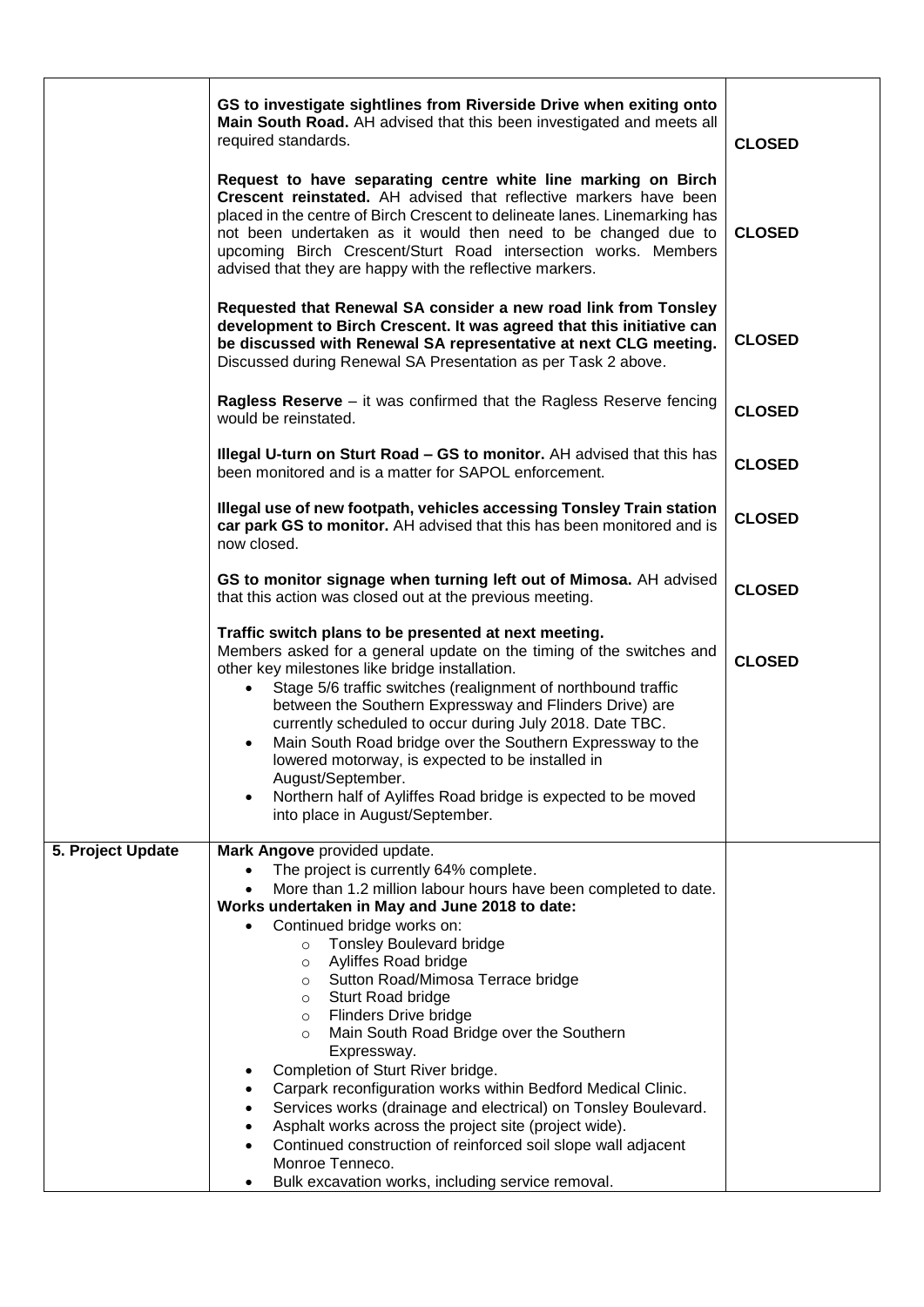|                                          | Completion of Flinders Drive/Laffer Drive intersection<br>Upcoming works for remainder of June and July 2018:<br>Continued bridge works for:<br><b>Tonsley Boulevard bridge</b><br>$\circ$<br>Ayliffes Road bridge<br>$\circ$<br>o Sutton Road/Mimosa Terrace bridge.<br>Carpark reconfiguration works within Bedford Medical Clinic.<br>$\bullet$<br>Asphalt works across the project site (project wide).<br>$\bullet$<br>Continued construction of reinforced soil slope wall adjacent<br>$\bullet$<br>Monroe Tenneco.<br>Excavation works, including service removal.<br>$\bullet$<br>Stage 5/6 traffic switch – northbound traffic will be switched onto<br>$\bullet$<br>the new Main South Road bridge over the Southern Expressway<br>onto the surface roads and traffic wishing to access Flinders<br>Drive will need to do so via new lanes. Traffic will be moved onto<br>new Flinders Drive bridge<br>Completion of Flinders Drive /Laffer Drive intersection.<br>$\bullet$                                  |                    |
|------------------------------------------|-------------------------------------------------------------------------------------------------------------------------------------------------------------------------------------------------------------------------------------------------------------------------------------------------------------------------------------------------------------------------------------------------------------------------------------------------------------------------------------------------------------------------------------------------------------------------------------------------------------------------------------------------------------------------------------------------------------------------------------------------------------------------------------------------------------------------------------------------------------------------------------------------------------------------------------------------------------------------------------------------------------------------|--------------------|
| <b>6. Flinders Link</b><br><b>Update</b> | Scott Schiphorst provided update.<br>The proposed Flinders Link Project is in the planning and design phase.                                                                                                                                                                                                                                                                                                                                                                                                                                                                                                                                                                                                                                                                                                                                                                                                                                                                                                            |                    |
| 7. Round The Table                       | <b>Tony Kershaw</b><br>Would like to find out more about local traffic movements given<br>access changes on South Road. Lindy advised David to contact<br>Matt Romain at the City of Mitcham who would be able to assist<br><b>Lindy Taueber</b><br>Noise walls have graffiti, what is the process for their removal. GWS<br>has responsibility to remove any graffiti during the construction<br>phase and then the responsibility falls to the respective Council.<br>• A constituent raised concerns about landscaping. Lindy to send to<br>AH for follow up.<br>Friends of Shepherds Hill Recreation Park complimented the project<br>$\bullet$<br>team on the landscaping at the U-turn on Ayliffes Road.<br><b>Raelene Telfer</b><br>Local community angst regarding the new Tonsley railway station<br>and position of new railway station.<br>Reported that a shared BMX regional track was being investigated<br>for the section of land between the Southern Expressway and Main<br>South Road, Bedford Park. | <b>ACTION (LT)</b> |
|                                          | <b>Cheryl Whalan</b><br>Thanked the project team for being so responsive to enquiries.<br><b>Daryl Ottewill</b><br>Trucks using Burbank Avenue and Shepherds Hill Road. AH advised<br>that she will investigate and follow up with Daryl.<br><b>Amie Horner</b><br>Advised June newsletter will be distributed in coming weeks and will<br>$\bullet$<br>include information about key milestones including traffic<br>switches/bridges.                                                                                                                                                                                                                                                                                                                                                                                                                                                                                                                                                                                 | <b>ACTION (AH)</b> |
| Meeting closed and<br>next meeting       | Meeting closed: 7:45pm<br>Next meeting Thursday 19 July 2018, 6:30pm - 8.30pm.                                                                                                                                                                                                                                                                                                                                                                                                                                                                                                                                                                                                                                                                                                                                                                                                                                                                                                                                          |                    |
|                                          |                                                                                                                                                                                                                                                                                                                                                                                                                                                                                                                                                                                                                                                                                                                                                                                                                                                                                                                                                                                                                         |                    |